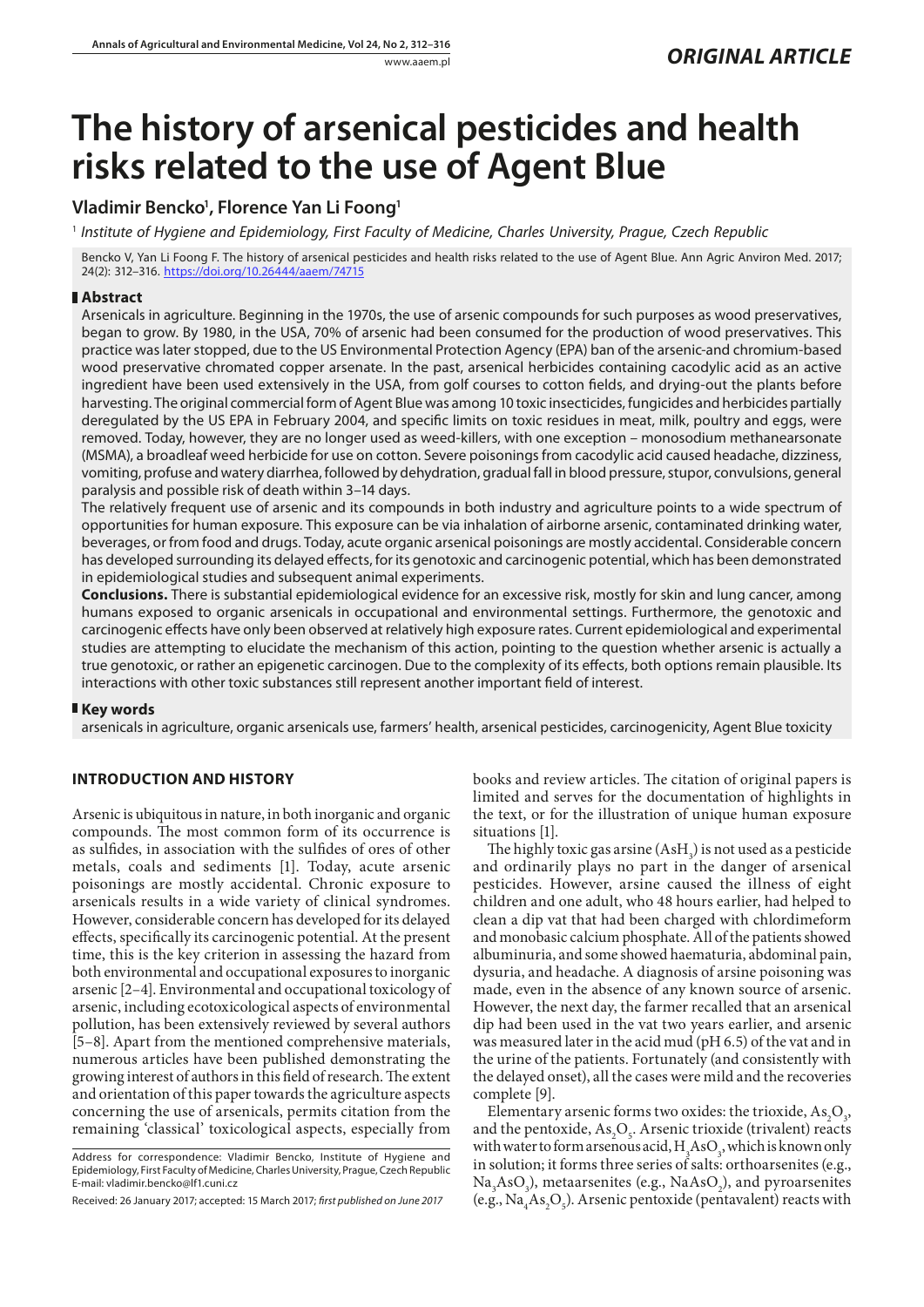water to form three acids that may be isolated: orthoarsenic acid,  $H_3AsO_4$  metaarsenic acid,  $HAsO_3$  and pyroarsenic acid,  $H_4As_2O_7$ . These acids form the corresponding salts: orthoarsenates, metaarsenates, and pyroarsenates. A few organic arsenic compounds were also used as pesticides. It is beyond the scope of this paper to discuss in detail the highly toxic compounds of arsenic (arsine and certain war gases), or those of low toxicity employed therapeutically in medicine and agriculture (drugs and feed additives)[1].

Arsenites are more soluble and more rapidly toxic than corresponding arsenates; therefore, arsenites were used as rodenticides and herbicides and in insecticidal baits. Paris green, although an arsenite, may be applied to foliage, but inorganic arsenates are less phytotoxic and, therefore, preferred for application to crops as insecticides. Some organic arsenates (dimethylarsinic acid and disodium methyl arsenate) have been used as herbicides[1].

The principal arsenicals produced for use in agriculture, including viniculture, were sodium arsenite  $(Na_2HAsO_3)$ , calcium arsenite  $(Ca(AsO<sub>2</sub>)<sub>2</sub>)$ , copper acetoarsenite-Paris Green  $\left(\text{Cu}(CH_3COO)\right)_2 - 3 \text{Cu}(AsO_2)_2$ ), copper pyroarsenite  $(Cu_2 As_2O_5)$ , calcium arsenate  $(Ca_3(AsO_4)_2)$ , and sodium arsenate ( $\text{Na}_2\text{HAsO}_4$ . 12 H<sub>2</sub>O). Substantial amounts of methylarsenic acid and dimethylarsenic acid are used as selective herbicides to control Johns grass (*Sorghum halepsense*) in cotton fields and crabgrass in lawns [10]. Arsenic is also an active component of antifungal wood preservatives (e.g., Wolman's salt that contains 25% sodium arsenite). Lesser amounts are still used in the pharmaceutical and glass industries, in the manufacturing of antiparasitic baths and leather preservatives, for the preparation of hunting trophies in, poisonous baits, in the manufacturing of locust control agents, and in some herbicides (e.g., dimethylarsinic acid was the Agent Blue used by U.S. troops in Vietnam)[1].

During the Vietnam War (1960 – 1971), herbicides were sprayed by U.S. military forces at a rate of an order of magnitude greater than amounts used for domestic weed control [11]. The herbicides were stored and shipped in 208-litre barrels, and named after the coloured band painted on each barrel [12]. They were mostly sprayed over the forests of South Vietnam to kill crops in order to deprive the Vietcong and North Vietnamese troops of food, and to remove the vegetation cover used for concealment, making ambushes more difficult [13].

U.S. soldiers used mortars and grenades in an attempted to destroy rice paddies and rice stocks, but rice grains were very durable and not easily destroyed. Soon, the 'rice-killing operations' became more sophisticated. Rubber or plastic bladders were dropped directly into rice paddies, exploding on impact and releasing toxic herbicides, and barrels of herbicides were also dropped into the water irrigating rice paddies, polluting rivers and poisoning the soil and people for many years [14].

Agent Blue was used as a contact herbicide in South Vietnam for rapid defoliation, grassy plant control and rice destruction. Blue was the agent of choice for the destruction of rice crops. More than four million litres of Agent Blue (also known as Phytar 560-G), were dispensed in the Department of Defense (DOD) herbicide programme, according to military herbicide records [15].

Agent Blue works by rapidly defoliating or dessicating a wide variety of plant species of grasses and grains [16]. It works by uncoupling phosphorylation in plants [17]. It was used in situations requiring rapid defoliation, causing browning or discoloration within one day, with maximum desiccation and leaf fall occuring within two to four weeks [18]. By starving rice plants of moisture, the enemy (including millions of rice-growing villagers) would be starved of their most basic food. This formed an essential part of the U.S. government's 'rice-killing operations' [19].

The term 'Agent Blue' was first applied to cacodylic acid in powder form that was mixed with water in the field. Cacodylic acid is a highly-soluble organic arsenic compound that readily breaks down in soil [15]. It is considered to have very low toxicity for mammals [16]. The original commercial form of Agent Blue was so common and so profitable that it was among 10 toxic insecticides, fungicides and herbicides partially deregulated by the U.S. Environmental Protection Agency (EPA) in February 2004, and specific limits on toxic residues in meat, milk, poultry and eggs were removed [14].

However, in 2009, the U.S. Environmental Protection Agency issued a cancellation order to eliminate and phaseout the use of organic arsenical pesticides by 2013, with one exception – monosodium methanearsonate (MSMA), a broadleaf weed herbicide for use on cotton. Small amounts of cacodylic acid (or disodium methanearsonate) were historically applied as herbicides in cotton fields, golf courses, backyards and other areas, but its use is now prohibited under the U.S. EPA 2009 organic arsenical product cancellation [14, 20]. Other organic arsenicals (e.g. roxarsone, arsanilic acid and its derivatives) are used as feed additives for poultry and swine to increase the rate of weight gain, improve feed efficiencies, pigmentation, and to treat and prevent disease [21, 22].

The highest exposure in insecticide manufacturing was usually found at the mixing, screening, drying, bagging, and drum-filling operations. During these operations, reported arsenic concentrations in air ranged from  $0.5 - 45$  mg/m<sup>3</sup> [23]. The World Health Organization (WHO) guidelines for the safety limit of arsenic is at 10 μg/L in drinking water [24]. In Vietnam, the legal arsenic concentration limit is five times higher than in the WHO guidelines [25].

The ground waters of the Red River alluvial tract in Hanoi are anoxic and rich in iron due to naturally occurring organic matter in the sediments [25]. The problems are caused largely by the 'tube wells', which draw water from depths of between approximately 30 feet and 120 feet. The wells, designed to provide safe drinking water by avoiding polluted surface waters, inadvertently tapped into arsenic-contaminated underground aquifers [26]. The use of Agent Blue during the Vietnam War and other industrial developments caused the levels of bio-available arsenicals to spike dangerously [27]. The arsenic contamination levels varied from  $1 - 3,050 \mu g/L$ , with an average arsenic concentration of 159 μg/L in rural groundwater samples from private small-scale tube wells. In a highly affected rural area, the groundwater used directly as drinking water had an average concentration of 430 μg/L. Analysis of raw groundwater pumped from the lower aquifer for the Hanoi water supply yielded arsenic levels of 240–320 μg/L in three of eight treatment plants and 37–82 μg/L in another five plants. Aeration and sand filtration applied in the treatment plants to remove iron lowered the arsenic concentrations to 25–91 μg/L, but 50% remained above the Vietnamese standard of 50 μg/L. The arsenic in the sediments may be associated with iron oxyhydroxides and released into the ground water by reductive dissolution of iron. The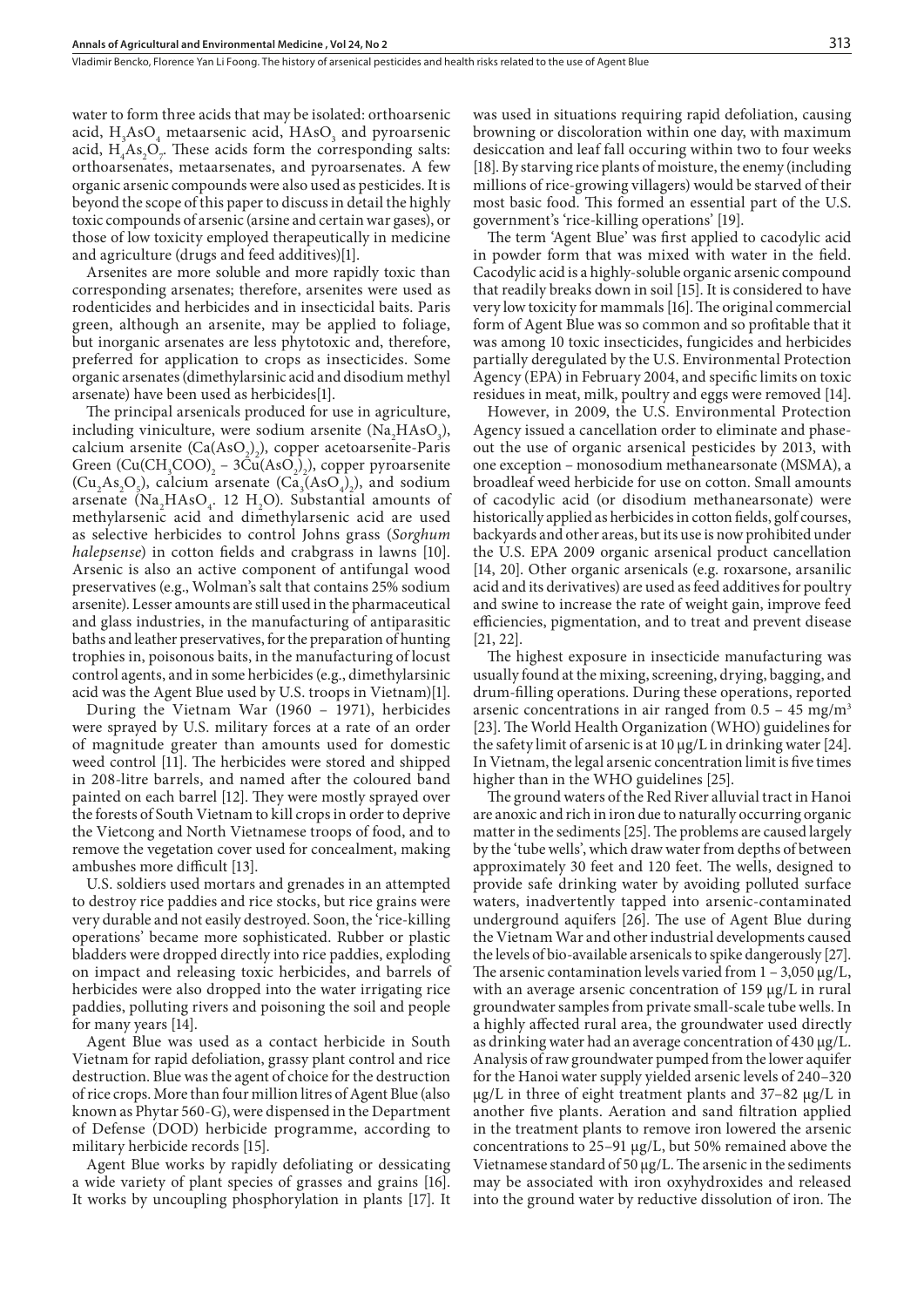oxidation of sulfide phases could also release arsenic to the groundwater, but sulfur concentrations in sediments were below 1 mg/g. The high arsenic concentrations found in the tube wells (48% above 50 μg/L and 20% above 150 μg/L) indicate that several million people consuming untreated groundwater in rural areas might be at a considerable risk of chronic arsenic poisoning [25]. According to Berg [26], arsenic contamination levels in aquifers of Vietnam are of the same order of magnitude as in Bangladesh, where tainted groundwater contributed to what a World Health Organization report called 'the biggest poisoning of a population in history'.

**Toxicity of Agent Blue.** Agent Blue contained 4.7% cacodylic acid (also known as hydroxydimethyarsinine oxide or dimethylarsenic acid – DMAA), and 26.4% sodium cacodylate as the active ingredients [12,16]. Cacodylic acid is a colourless, odourless, and hygroscopic crystalline solid. It was also commercially available in the form of soluble concentrates. Water solutions of cacodylic acid are sometimes dyed blue [28]. Cacodylic acid is 54% arsenic [29]. Besides DMAA, another organic arsenical compound which forms the active ingredient of pesticides and herbicides used mainly for weed control is monomethylarsonic acid (MMAA). MMAA and DMAA are also metabolites of inorganic arsenic formed intra-cellularly by most living organisms (animals, plants and bacteria) [30].



**Figure 1.** Cacodylic acid ([http://en.wikipedia.org/wiki/File:Cacodylic-acid](http://en.wikipedia.org/wiki/File:Cacodylic-acid-tetrahedral.png)[tetrahedral.png](http://en.wikipedia.org/wiki/File:Cacodylic-acid-tetrahedral.png))

The routes of entry of cacodylic acid are by ingestion, inhalation, eye contact (irritant), and absorption through the skin[28, 31]. Cacodylic acid is more readily absorbed into the bloodstream when inhaled [17]. It is metabolized by the liver and bioaccumulates in and is excreted by skin, nails and hair [32].

Unlike inorganic arsenicals, DMAA and MMAA do not bind strongly to molecules in humans. Hence, their acute toxicity seem to be less than that of the inorganic arsenicals [33]. However, recent studies indicate that trivalent organic arsenicals [e.g., MMA(III) and DMA(III)] that are metabolic products of inorganic arsenic, could possibly be more toxic than the parent compound [34, 35]. The mechanism of toxicity of arsenic include enzyme inhibition and oxidative stress, as well as immune, endocrine, and epigenetic effects [36].

Analytical determinations of arsenic poisoning may be made by examining arsenic levels in urine, hair and toenails. Communities and individuals relying on groundwater sources for drinking water need to measure arsenic levels to ensure that their supplies are safe, and communities with arsenic levels greater than 5 μg/L in drinking water should consider a programme to document arsenic levels in the population [37].

#### **ACUTE ADVERSE HUMAN HEALTH EFFECTS OF ARSENICAL PESTICIDES**

Acute poisoning symptoms and signs usually appear within one hour after ingestion. In individuals who were severely exposed to organic arsenicals, a garlicky odour of the breath and faeces are experienced, and there may also be a salty, metallic taste in the mouth, along with abdominal discomfort[17]. Vomiting may also occur, as well as profuse and watery diarrhea, followed by dehydration, electrolyte imbalance, and gradual fall in blood pressure [14].

Acute effects on the central nervous system start as dizziness, headache, drowsiness and confusion, and may progress to weakened muscles, spasms, convulsions, stupor, general paralysis, coma, and possible death within 3–14 days. Death is usually the result of circulatory failure, and possibly renal injury [14, 17]. The oral lethal dose of fifty, or LD50 for cacodylic acid in rats, is 644 mg/kg [31].

Skin contact may cause irritation, burns, rash and loss of pigment. Eye contact may cause irritation, conjunctivitis and burns. Inhalation of cacodylic acid may irritate the nose and throat, and cause ulcers to form on the nasal septum, as well as perforations [38].

A study concluded that the inhibition of glucose uptake may contribute to the acute toxicity, especially of organic arsenicals, by further aggravating the depletion of intracellular carbohydrates [39].

### **CHRONIC ADVERSE HUMAN HEALTH EFFECTS OF ARSENICAL PESTICIDES**

Because the arsenic poisoning of humans can occur by gradual accumulation of small doses until lethal levels are reached, the use of Agent Blue and other organic arsenicals may pose a long-term danger [29]. Neurological symptoms are usually more frequent than gastrointestinal effects over prolonged exposure of organic arsenicals [17]. Cacodylic acid may cause parasthesias and/or weakness in the hands and feet [38].

The IARC classifies DMAA and MMAA as possibly carcinogenic to humans (Group 2B). Arsenobetaine and other organic arsenic compounds not metabolized in humans are not classifiable regarding their carcinogenicity for humans (Group 3) [40]. DMAA induces single strand breaks in DNA, an organ-specific lesion, in the lungs of both mice and rats and in human lung cells *in vitro*. This damage may be mainly due to the peroxyl radical of DMA and production of reactive oxygen species by lung tissues [41].

Farmers exposed to arsenic pesticides are at risk of occupational skin cancer, mostly Bowen's disease (carcinoma *in situ*), multiple basal cell carcinomas and squamous cell carcinomas. Non-arsenic pesticides, e.g. paraquat, are also potentially carcinogenic [42].

Multi-organ initiation-promotion studies have demonstrated that DMAA acts as a promotor of urinary bladder, kidney, liver and thyroid gland cancers in rats, and as a promotor of lung tumours in mice [41]. Lifetime exposure to DMA in diet or drinking water also causes a dose-dependent increase in urinary bladder tumours in rats [41, 43]. DMAA also has the potential to promote rat liver carcinogenesis, possibly via a mechanism involving stimulation of cell proliferation and DNA damage caused by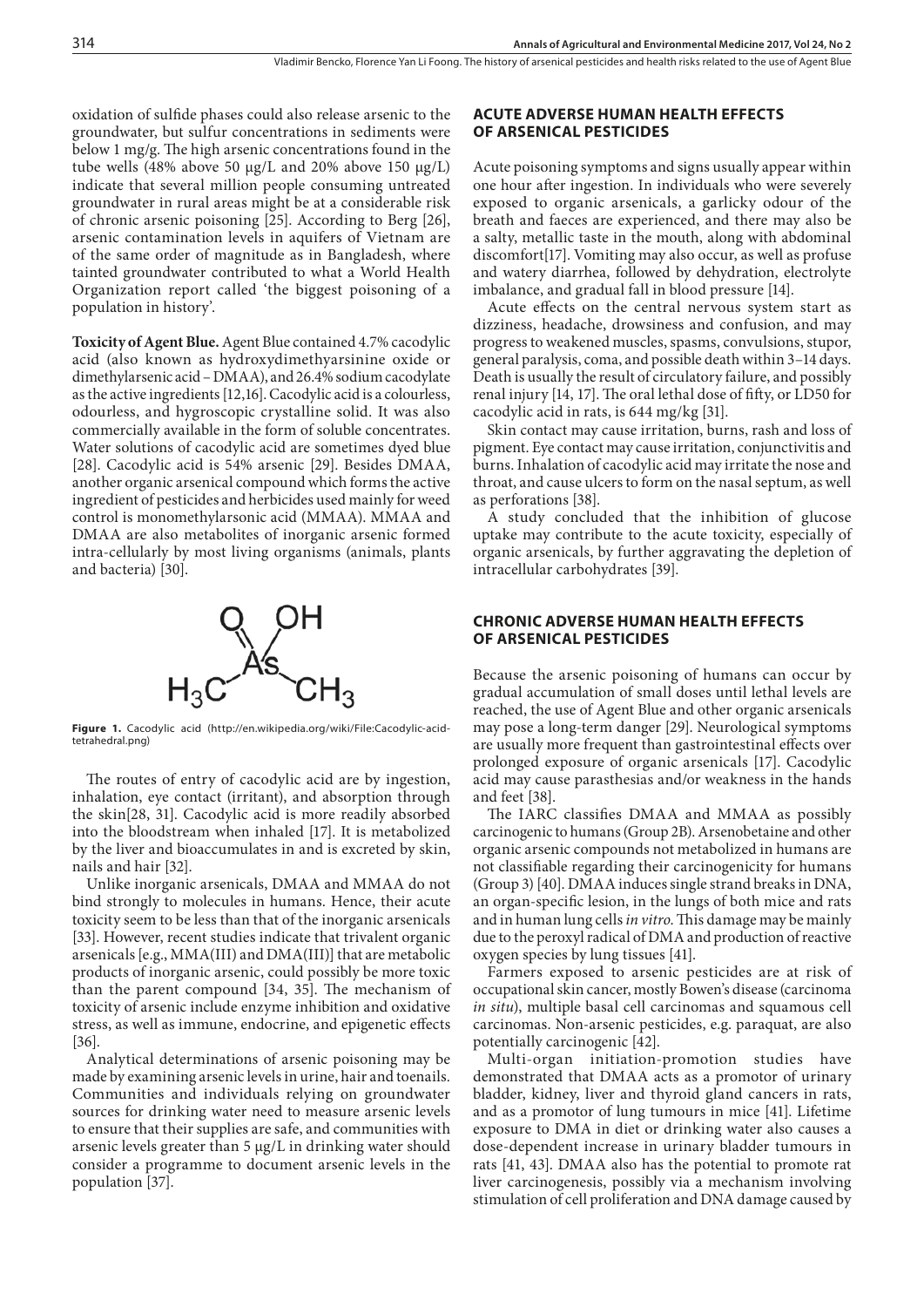oxygen radicals [44]. Besides this, DMAA has a promoting effect on skin tumourigenesis in K6 / ODC transgenic mice [45]. Furthermore, DMAA strongly promotes tumorigenesis initiated by 4-nitroquinoline 1-oxide in the lungs of mice [46]. It has been proposed that cacodylic acid may cause lung carcinomas [32]. Pulmonary carcinogenesis may result from high-dose exposure to cacodylic acid because both inorganic arsenic and cacodylic acid share dimethyland tri-methylarsine as metabolites; the former has been associated with DNA damage in both rat and mouse lung tissue after high-dose oral acute exposures. Excess lung cancer has been reported in epidemiologic studies of smelter workers who were occupationally exposed primarily to pentavalent arsenic [47].These and many more studies suggest that DMAA may play a role in the carcinogenesis of inorganic arsenic [41]. However, much of the carcinogenicity effect of organic arsenicals in humans still remain unknown.

The serious suspicion that arsenic can cause blastic transformation of cells is the reason for several authors stressing the necessity to exclude arsenic from drugs used for human therapy. Such a prohibition was introduced, for example, in the mid-sixties in Czechoslovakia, where the use of arsenic drugs in human therapy was forbidden, with the exception of those applied in the treatment of acute promyelocytic leukemia and protozoal infections [48].

A study by Irvine et al. concluded that the margins of exposure estimated based on conservative estimates of daily intakes of arsenic in all of its forms, indicate that exposure to MMAA or DMAA at environmentally-relevant exposure levels, by the oral route is unlikely to pose a risk to pregnant women and their offspring [30].In another study involving animals, cacodylic acidwas administered to time-pregnant albino CD rats and CD-1 mice on days 7–16 of gestation, by gastric intubation as a solution in distilled water. Foetal and maternal toxicity was observed in both species. In the mouse, maternal toxicity was evident at the lowest dose, while teratogenic response was confined to cleft palate at 400 and 600 mg/kg/day. The effective maternal toxic dose in the rat was 40 mg/kg/day. In this species, the incidence of irregular palatine rugae, i.e., ridges that were discontinuous and/or not lying in apposition at the palatal raphe, was significantly dose-related. The results suggest an 'apparent no effect level' for this anomaly below 30 mg/kg/day [49].

Repeated skin contact may cause hyperpigmentation and keratosis. Malnourished people have been shown to be more predisposed to arsenic-related skin lesions[37]. White bands may form across the nails [17].

# **CONCLUSIONS**

Such are the acute and chronic effects of commercial organic arsenical herbicides which were used in a less toxic formulation than Agent Blue. Thus, we can expect a much worse impact on those who were directly exposed to or directly handling Agent Blue in rice paddies during the Vietnam War [14]. Although the acute and chronic effects of organic arsenicals are not as many as those of the inorganic arsenicals, organic arsenicals still have a great impact on human health, which could be greater still as more studies in the future may uncover more of its currently unproven or unknown health effects.

The mass use of arsenicals as pesticides, growth stimulators and wood preservatives is now just a part of our history. The use of arsenical pesticides in agriculture has decreased dramatically, following the introduction of DDT, which was then subsequently replaced by more environmentally-friendly insecticides. These new insecticides are now, in the optimal case, used within an integrated, pest management concept. Such a concept represents an ecological approach which utilizes a variety of interventions that are both economically acceptable, as well as environmentally and socially sound[1].

The present public health concern related to human exposure to arsenic is tightly bound with the consumption of arsenic rich drinking water (e.g., in Bangladesh, Inner Mongolia, and other territories). This is grounded in specific geological reasons which have been briefly mentioned in this review[1].

Current epidemiological and experimental studies have attempted to elucidate the specific mechanism of arsenic carcinogenicity. This has led to the question of whether arsenic is a true genotoxic carcinogen, or whether it is an epigenetic carcinogen. Due to the complexity of its mechanisms of toxicity on a molecular level, and because of genetic polymorphism in the human population, both options continue to remain plausible [1].

#### **Acknowledgements**

The review paper was elaborated within research activities supported by projects PROGRES Q29/LF1 and by the preparatory phase of GACR17-00859S grant.

#### **REFERENCES**

- 1. Bencko V, Slámová A.Best practices for promoting farmers' health: the case of arsenic history. J Public Health. 2007; 15: 279–288.
- 2. IARC (International Agency for Research on Cancer)Monographs, Supplement 4. Evaluation of the Carcinogenic Risks of Chemicals to Humans, Chemicals, Industrial Processes and Industries Associated with Cancer in Humans. International Agency for Research on Cancer. Lyon, 1982.
- 3. EPA (U.S. Environmental Protection Agency). Health Assessment Document for Inorganic Arsenic. Final Report. D. Jacobson-Kram, et al. Environmental Criteria and Assessment Office, EPA. Research Triangle Park, N.C, 1984.
- 4. ATSDR. Toxicological profile for arsenic. U.S. Dept. of Health and Human Services. Atlanta, Georgia, 2007.
- 5. Fowler BA. Biological and environmental effects of arsenic. Vol.6. Elsevier, Amsterdam, 1983.
- 6. Bencko V. Arsenic. In: Fishbein L, Furst A, Mehlman MA (Eds) Genotoxic and carcinogenic metals: Environmental and occupational exposure. Advances in Modern Environmental Toxicology. Princeton, New Jersey, Sci Publ, 1987; 11: 1–30.
- 7. Ishinishi N, Tsuchiya K, et al. Arsenic. In: Handbook on the Toxicology of Metals, Vol. 2, 2nded. (Friberg L, Nordberg GF, Vouk VB, eds.) Elsevier, Amsterdam, 1986.
- 8. Clarkson TW. Inorganic and Organometal Pesticides. In: Krieger RI, Handbook of pesticide toxicology, Agents. Academic Press, San Diego, 2001; pp. 1358–1428.
- 9. Rathus E, Stinton RG, Putnam JL. Arsine poisoning, country style. Med J Aus. 1979; 1: 163–6.
- 10. WSSA (Weed Science Society of America). 1974.
- 11. Stellman JM, Stellman SD, et al. The extent and patterns of usage of Agent Orange and other herbicides in Vietnam. Nature. 2003; 422: 681–687.
- 12. Young AL. The History, Use, Disposition and Environmental Fate of Agent Orange. Springer, NY, 2009. ISBN: 978-0-387-87485-2.
- 13. Buckingham WA Jr. Operation Ranch Hand: Herbicides in Southeast Asia. Air University Review, 1983.http://www.airpower.maxwell.af.mil/ airchronicles/ aureview/1983/Jul-Aug/buckingham.html
- 14. Greenfield G. Agent Blue and the Business of Killing Rice. Zmag. 2004, June 18. http://www.countercurrents.org/us-greenfield180604.htm
- 15. IOM (Committe to Review the Health Effects in Vietnam Veterans of Exposure to Herbicides, Division of Health Promotion and Disease